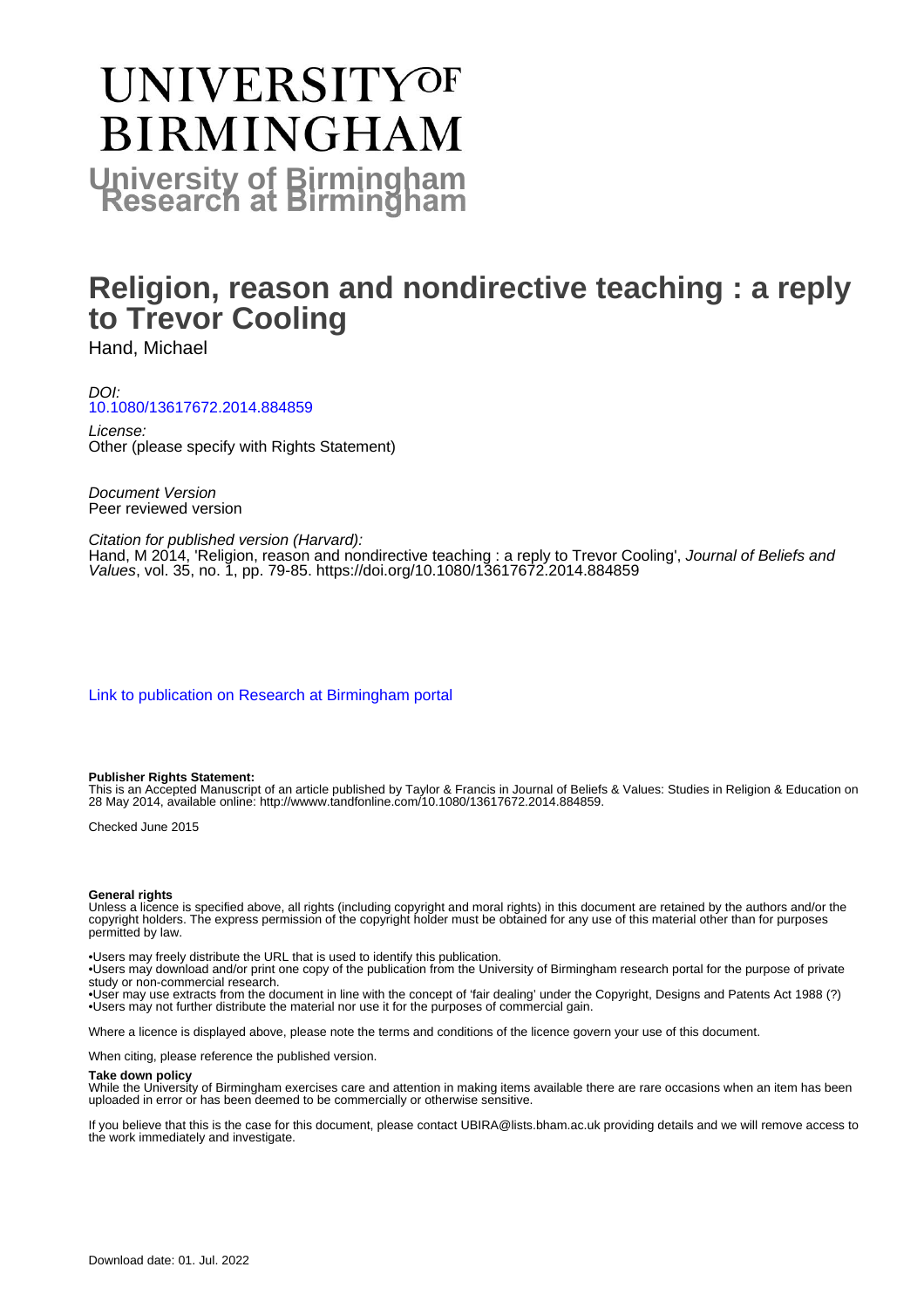Religion, reason and nondirective teaching: a reply to Trevor Cooling

Michael Hand University of Birmingham

\_\_\_\_\_\_\_\_\_\_\_\_\_\_\_\_\_\_\_\_\_\_\_\_\_\_\_\_\_\_\_\_\_\_

In a recent article in this journal (Cooling, 2012), Trevor Cooling offers a detailed critique of some work of mine on what we agree to be an important and neglected educational question: what should schools teach directively and what nondirectively? To teach a problem or question directively is to teach it with the intention of guiding pupils towards an approved solution or correct answer; to teach it nondirectively is to withhold such guidance and to present different possible solutions or answers as impartially as possible. It is now widely accepted that schools should tackle social, moral and religious issues on which it would be inappropriate for them to endorse particular views, and professional literature on *how* to teach nondirectively has proliferated over the last decade or so; but remarkably little guidance has been forthcoming on exactly *what* should be taught in this way.

The answer I have proposed to this question, following Robert Dearden, is that a matter should be taught nondirectively when contrary views can be held on it without those views being contrary to reason (Hand, 2008, 2007; Dearden, 1981). This is an *epistemic* criterion because the judgment about how to present possible views rests solely on the evidence and argument in their support. Its most prominent rival is the *behavioural* criterion, which states that matters should be taught nondirectively when numbers of people are observed to disagree about them. Here the judgment about how to present possible views rests not on their epistemic credentials, but on whether or not there are people who sincerely hold them. I argue that, because the central aim of education is to equip pupils with a capacity for and inclination to rational thought and action, teachers have an obligation to endorse views for which the relevant evidence and argument is decisive, regardless of whether there are people who sincerely hold contrary views.

As a test case, I apply the epistemic criterion to teaching about the morality of homosexual acts (Hand, 2007). Advocates of the behavioural criterion must prescribe nondirective teaching of this topic: there is no doubt that homosexual acts are sincerely held by some people to be morally legitimate and by others to be morally wrong. I contend, however, that advocates of the epistemic criterion should prescribe directive teaching of the topic, because the relevant epistemic considerations weigh decisively in favour of the moral legitimacy of homosexual acts.

Cooling advances two distinct objections to my position (though he does not clearly distinguish them). First, he argues that I dismiss too hastily a certain type of religious argument for the moral wrongness of homosexual acts, implying that he thinks the epistemic criterion may in fact require nondirective teaching in this area. Second, he suggests that there are, in any case, reasons to reject the epistemic criterion. Towards the end of his article he proposes an alternative criterion for deciding what should be taught directively and what nondirectively, which he calls the *diversity* criterion.

In this brief reply I respond to Cooling's two objections and explain why I think his proposed diversity criterion does not pass muster.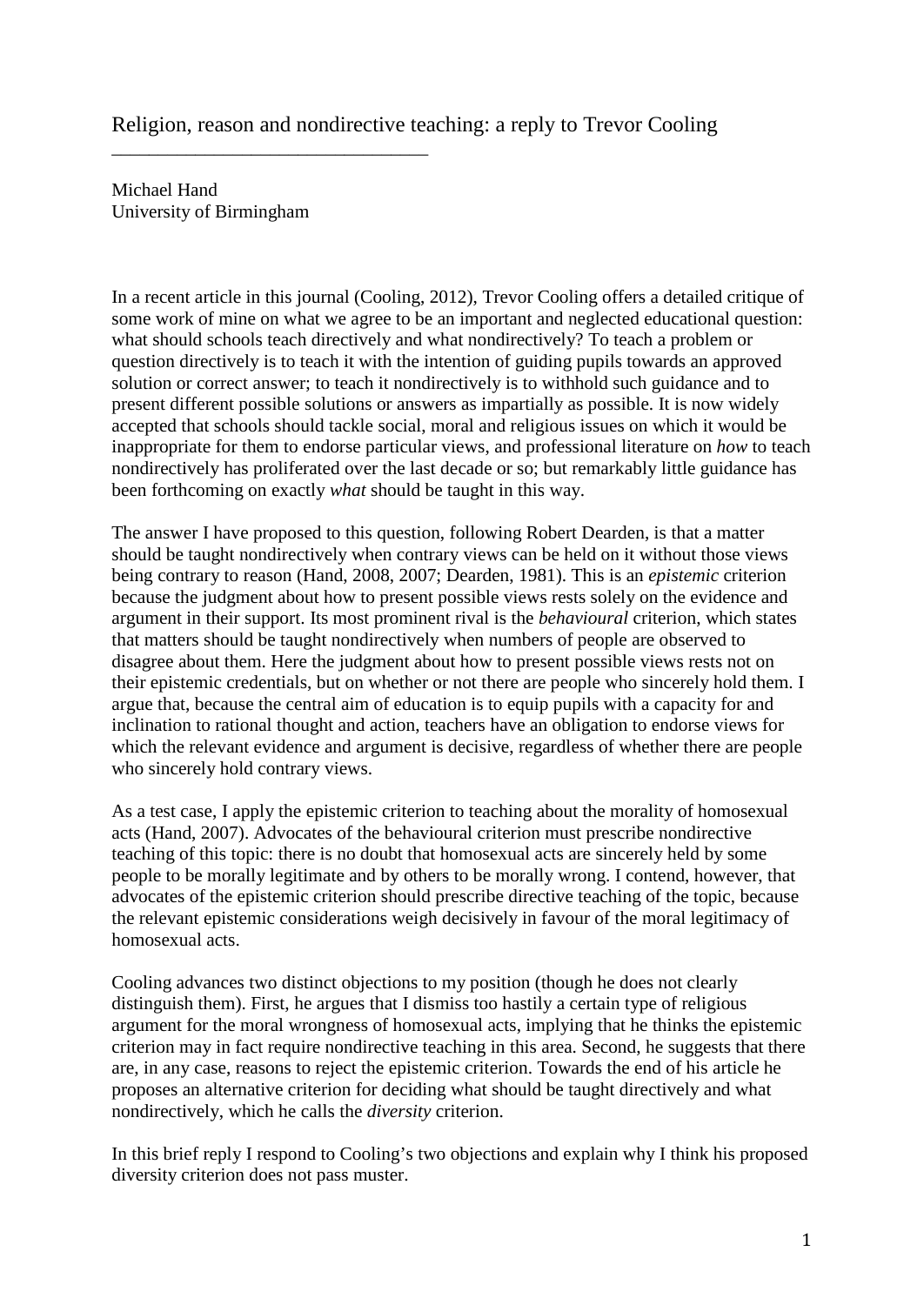# **Arguments from scriptural authority**

The group of arguments I am accused of dismissing too hastily are arguments from scriptural authority, which infer the wrongness of homosexual acts from their prohibition in sacred texts. To the charge of haste, I must plead guilty. In my attempt to rebut the various moral objections to homosexuality I devoted most of my attention to contemporary natural law arguments, which struck me as significantly more interesting than either perverted faculty or scriptural authority arguments. Consequently the latter received slightly short shrift, and perhaps shorter shrift than decorum requires.

The fact remains, though, that scriptural authority arguments are bad arguments. The prohibition of some act in a sacred text is never an adequate warrant for the belief that the act in question is morally wrong. There are familiar biblical texts declaring homosexuality to be an abomination: but such texts only license inferences about the moral status of homosexual acts if one has good reason to accept the major premise that all biblical injunctions are morally sound. And a passing acquaintance with the Bible is sufficient to show the absurdity of this premise.

Cooling does not offer a direct defence of arguments from scriptural authority. Rather he pursues two indirect defensive strategies. To classify arguments from scriptural authority as contrary to reason, he suggests, is, first, to align oneself with the untenable 'secular view' that 'human intellectual progress has shown religious belief to be irrational' (Cooling, 2012, p.174), and, second, to overlook the possibility of drawing on a 'more sophisticated understanding of authority' than scriptural literalism or inerrantism.

The first strategy amounts to little more than mudslinging. It is self-evidently not the case that holding one type of religious argument to be demonstrably unsound implies the view that religious belief is irrational. Although it seems to me clear that no religious proposition is known to be true, I think many religious claims are plausible and many religious arguments have rational force. As I have argued elsewhere, the principal justification for compulsory religious education in schools is that some religious claims *may in fact be true* and pupils therefore have a right to be made aware of them and provided with the wherewithal to evaluate them (Hand, 2004; Hand & White, 2004). Judging a particular kind of religious argument to be illegitimate hardly commits one to the same verdict on religious arguments in general.

Cooling's second strategy is to take issue with the way I delimit the class of arguments from scriptural authority. I explain that I am specifically concerned with arguments that infer the moral wrongness of certain acts from their prohibition in a sacred text. Cooling points out that there are different ways of understanding the notion of scriptural authority, many of which do not depend on 'finding injunctions in the text that are treated in literal fashion and are regarded as inerrant expressions of God's will' (Cooling, 2012, p.175). He seems ready to concede that 'a literalist understanding buckles under rational scrutiny', but urges us to recognise that there are 'other more rationally credible understandings available' (*ibid*.) Not only do I readily accept this point, but I make it myself in the article to which Cooling is responding:

Indeed, in the case of Christianity at least, the doctrine of biblical inerrancy appears to represent a serious theological confusion. The Christian God reveals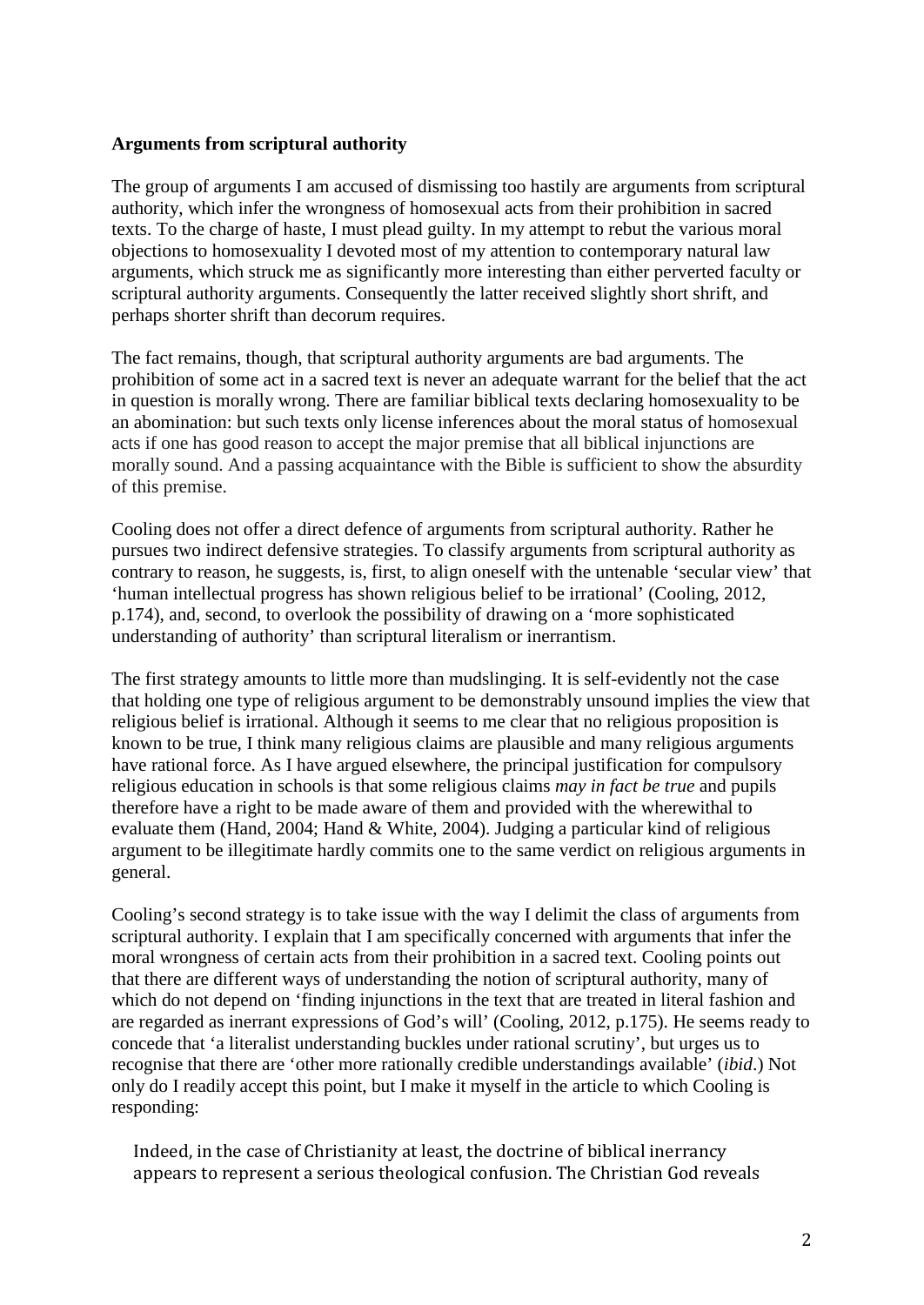himself to the world not in the words of Scripture but in the person of Jesus Christ. The Bible is venerated not because it is the mouthpiece of God, but because it records the prophecies and testimonies that preceded and followed the appearance of God in human history. (Hand, 2007, p.78)

I agree that there are sophisticated, non-literalist ways of understanding scriptural authority, ways that do not give rise to the misapprehension that moral truths can be directly inferred from scriptural prescriptions and prohibitions. But there are also literalist understandings of scriptural authority that *do* give rise this misapprehension, and it is these understandings I take to be contrary to reason. Among the various arguments advanced in support of the claim that homosexual acts are morally wrong are those which purport to derive this conclusion from the prohibition of homosexual acts in a sacred text. It seems to me natural to refer to these as 'arguments from scriptural authority', but nothing of importance turns on how they are labelled. I am concerned only to show that arguments of this type are bad ones. Nonliteralist conceptions of biblical authority that block the inferential step from scriptural prohibition to moral truth are untouched by my objection and irrelevant to my purpose.

Perhaps Cooling holds that there is a plausible theological argument for the moral wrongness of homosexual acts that differs from the three types of argument I consider and relies at some point on a sophisticated understanding of scriptural authority. If so, I should very much like to hear it. In the absence of such an argument, I remain persuaded that the relevant epistemic considerations weigh decisively in favour of the moral legitimacy of homosexual acts and, therefore, that the topic should be taught directively in schools.

# **The epistemic criterion**

Cooling thinks not only that my verdict on the reasonableness of moral objections to homosexuality is wrong, but that, in any case, the reasonableness of contrary views is not all that matters when it comes to deciding whether an issue should be taught nondirectively. That is to say, he rejects the epistemic criterion itself. Unfortunately, his reasons for rejecting it are somewhat obscure. They appear to boil down to the thought that the epistemic criterion illegitimately privileges 'rationality' over 'fairness':

Current educational thinking on controversial issues is shaped by two fundamental principles. The first is the importance of rationality. Teachers and students are expected to give due regard to sound reasoning… The second is the importance of fairness. This captures concerns relating to community cohesion and state impartiality in matters of religion… The challenge is to achieve an appropriate balance between them. (Cooling, 2012, pp.169-70)

The problem with the epistemic criterion is that it fails to achieve the appropriate balance between these principles. It makes judgments about whether to teach something directively or nondirectively depend entirely on 'sound reasoning' and not at all on concern for 'community cohesion and state impartiality'. In applications of the epistemic criterion we see 'the disappearance of the fairness principle', which 'simply does not figure' (p.173).

Neglect of the fairness principle matters, Cooling suggests, because some of the moral, religious and political issues schools are expected to tackle are controversial and divisive. In deciding how best to broach such issues teachers must be attentive not just to relevant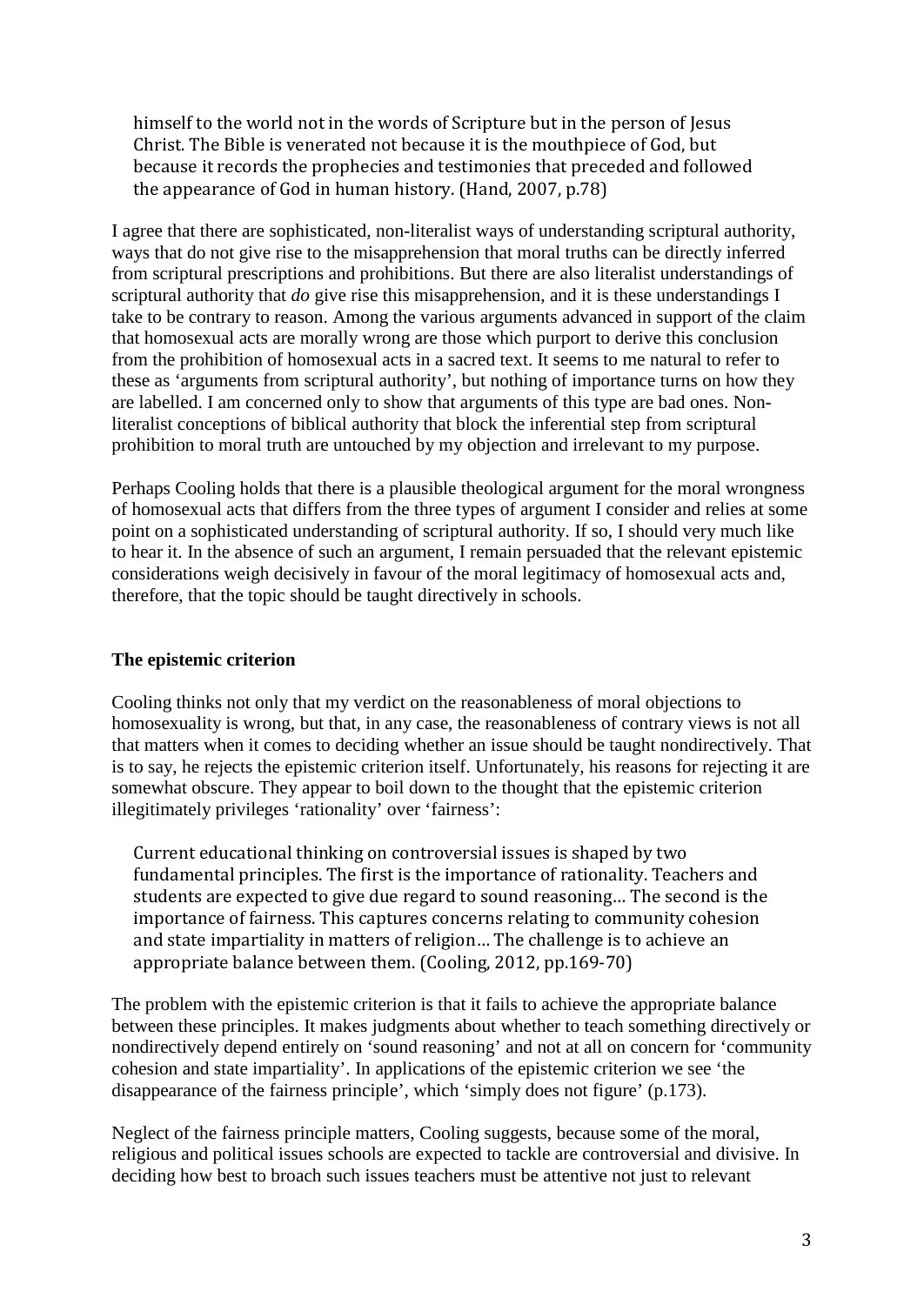evidence and argument but to promoting peaceful co-existence and cultivating empathy and respect. Pupils must 'be persuaded to take account of the needs of others with whom they share social space despite their differences because the alternative of attempted domination and resultant conflict always turns out worse for everyone' (p.177).

Cooling thinks I am myself forced to acknowledge that the epistemic criterion 'is inadequate as the sole criterion and needs supplementing' (p.177) when I allow that contextual constraints 'sometimes make it impossible, in practice, for schools to teach certain topics in accordance with the epistemic criterion' (Hand, 2008, p.228). This allowance, he thinks, amounts to an admission that the rationality principle must be tempered by the fairness principle in judgments about what to teach nondirectively.

That schools have a responsibility to promote peaceful co-existence and cultivate empathy and respect is beyond serious dispute. And Cooling is clearly right that this responsibility bears directly on how teachers should approach controversial and divisive topics in the classroom. The crucial question is whether he is also right that it should influence their decisions about when to guide pupils towards particular views on such topics. I see no reason to think he is. The importance of learning to live together does not trump the demands of epistemic rationality: where a question is genuinely open, it would be wrong to teach it as closed even if doing so might reasonably be expected to reduce social discord; and where a matter is decisively settled by relevant evidence and argument, teaching it as if it were unsettled to spare the feelings of those in denial about its resolution would be quite unjustified.

While it is true that teachers of controversial issues ought to care about both rationality and civility, it is not true that every pedagogical judgment in this area is a matter of striking a balance between these two concerns. The decision to silence a pupil who makes an intentionally offensive joke is simply about civility; the decision to correct a pupil who makes a fallacious argument simply about rationality. Judgments about whether to teach something directively or nondirectively are, in the end, judgments about whether to try to influence what pupils believe; and the only considerations that properly bear on the formation and revision of beliefs are epistemic ones. The thought that some belief may be conducive to peaceful co-existence or community cohesion is not a serious reason for adopting it, so nor can it justify the attempt to impart it.

My allowance that contextual constraints sometimes prevent consistent application of the epistemic criterion is not fairly construed as an acknowledgment of the criterion's inadequacy. In the passage Cooling cites, I consider the difficulty faced by schools serving creationist communities in teaching the theory of evolution. I observe that 'where those communities are at liberty to make alternative arrangements for the education of their children, insisting on a directive pedagogical approach to the theory of evolution may be selfdefeating' (Hand, 2008, p.228). If teaching evolution directively is likely to result in large numbers of children being withdrawn from the school, it may be better to offer 'a slightly compromised rationality-promoting education' than to stand on epistemic principle. What I am allowing here is that there are imperatives other than educational ones with which schools have to contend: I am emphatically *not* allowing that there may be educational reasons for departing from the epistemic criterion.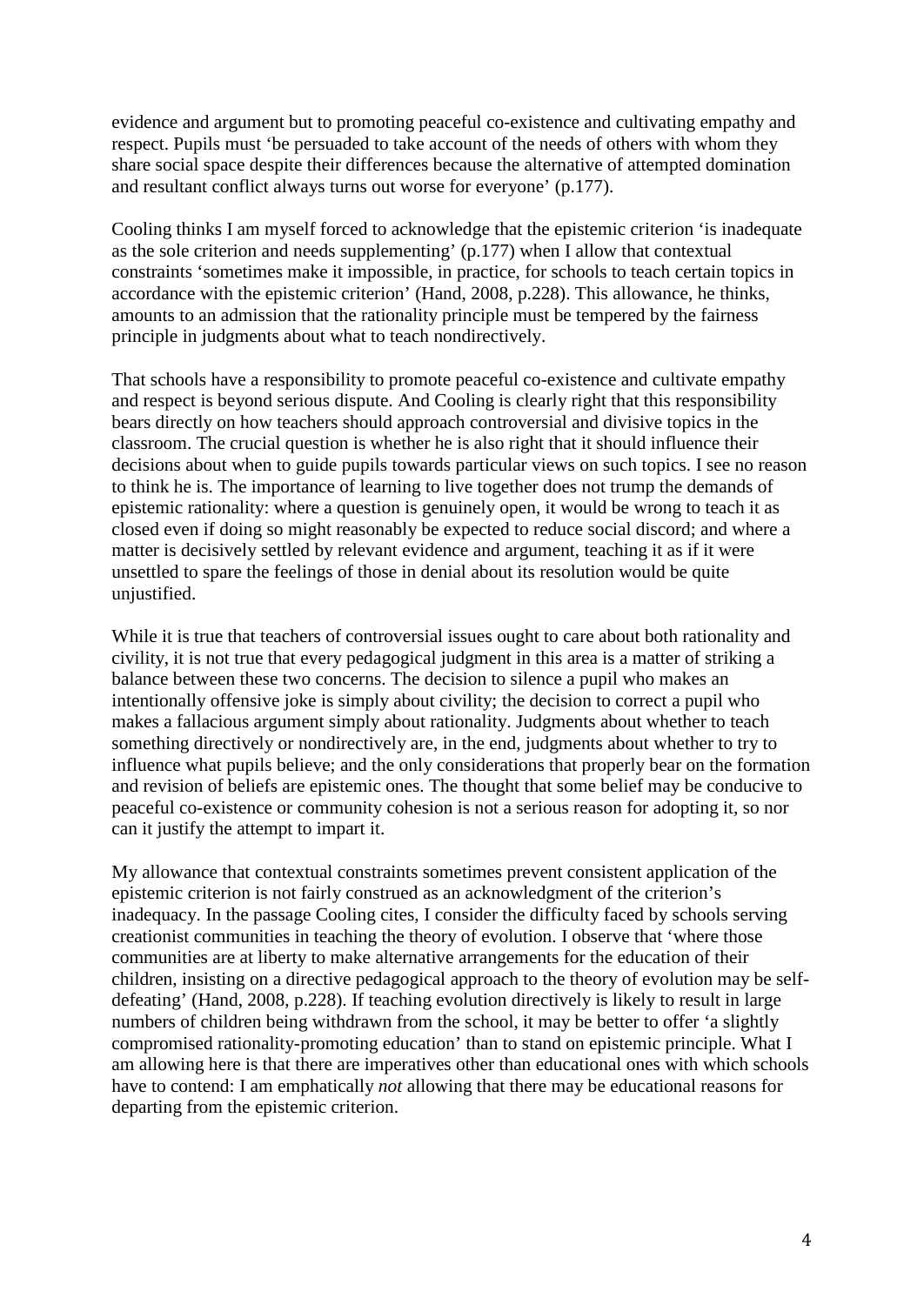# **The diversity criterion**

What of Cooling's proposed alternative to the epistemic criterion? He formulates his diversity criterion as follows:

… the diversity criterion maintains that we should teach as controversial those matters where significant disagreement exists between different belief communities in society where those communities honour the importance of reason giving and exemplify a commitment to peaceful co-existence in society and teach as settled only those matters where there is demonstrable consensus in society which derives from wide agreement and compelling evidence. (Cooling, 2012, p.177)

There is an immediate practical worry here about the difficulty of applying the diversity criterion. What is to count as a 'belief community'? How many believers are needed for a community and how many beliefs must they share? Presumably all religious and political groups qualify, including fundamentalist and extremist ones, along with groups sharing beliefs about, for example, government conspiracies, extraterrestrial life, spiritual mediumship and alternative medicine. What about identity groups whose members share beliefs about the common heritage or history of oppression that unites them? Or professional groups whose members are distinguished by their possession of specialised knowledge? Or guilds, or unions, or learned societies, or groups sharing an interest in choral music, astronomy, cricket, Middle-earth?

And once belief communities have been identified, how is it to be determined that they do or do not 'honour the importance of reason-giving'? It is hard to conceive of a community in which communication between members did not involve reason giving of one kind or another. Does Cooling have in mind a distinction between groups that merely engage in reason giving and groups that honour its importance? In which case how are the latter to be distinguished from the former? Without answers to these questions it will frequently be impossible to tell whether a matter is subject to disagreement between groups of the right kind to qualify for nondirective teaching.

Still, perhaps Cooling will be prepared to flesh out his account and specify exactly what he means by a belief community and by honoring the importance of reason-giving. His criterion would then be workable. Would it also be plausible?

The diversity criterion is a sophisticated version of the behavioural criterion. In its simplest form, the behavioural criterion requires that we teach nondirectively any matter on which at least some people disagree. An obvious problem with the criterion in this form is that, for more or less any given topic, there will be people somewhere who disagree about it, so nondirective teaching will be required across the board. Cooling attempts to solve this problem by building in some additional requirements. To qualify for nondirective teaching, a matter must be subject to disagreement not just between individuals but between communities; and the disagreeing communities must be committed to both reason-giving and peaceful co-existence. It is plausible to think that this more exacting version of the behavioural criterion is successful in reducing the number of topics that must be taught nondirectively.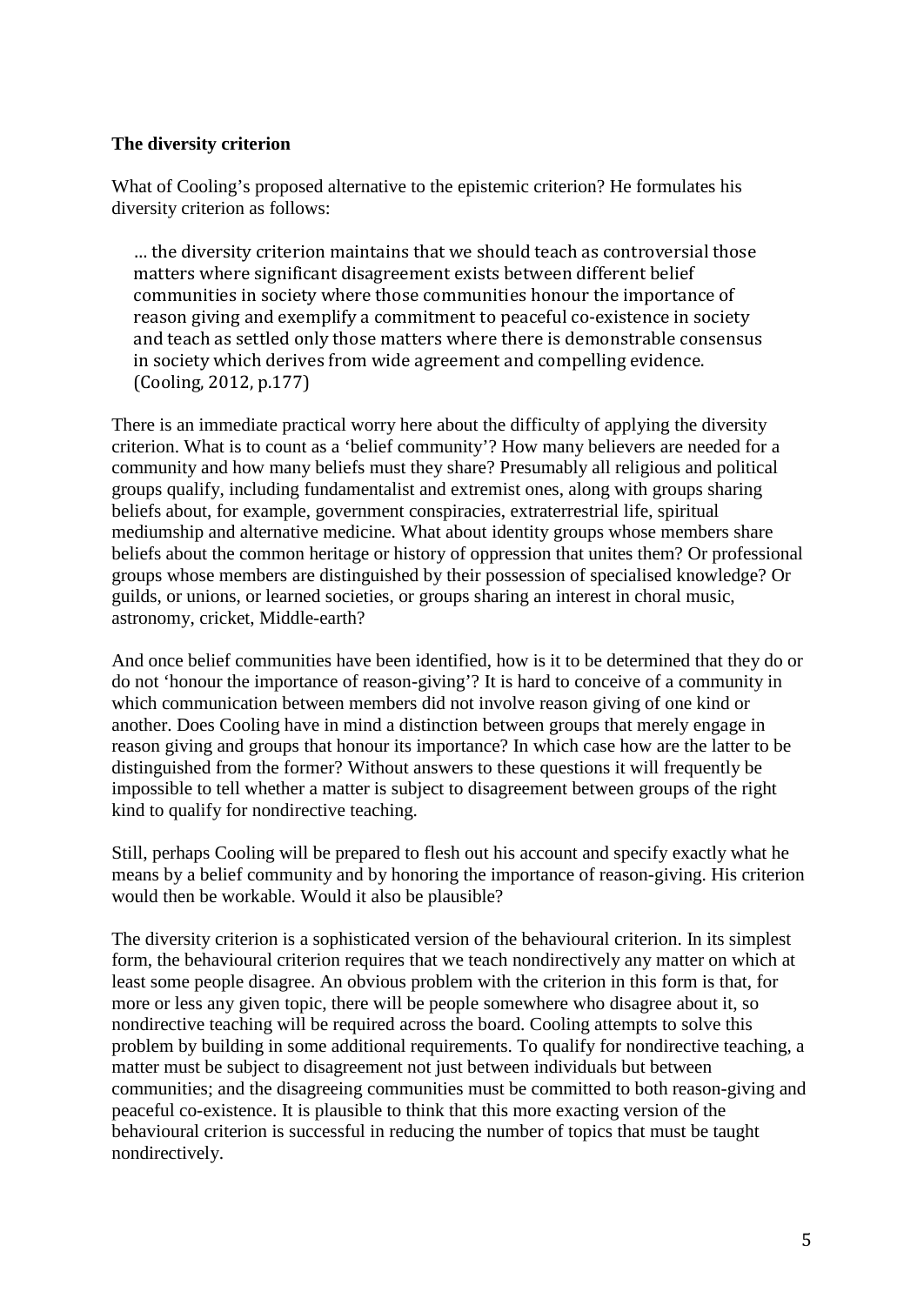But the problem Cooling has solved is by no means the most serious objection to the behavioural criterion. The reason the behavioural criterion is educationally unacceptable is that it routinely requires teachers to mislead pupils about the quality of evidence and argument bearing on a matter. In cases of ill-informed or unreasonable disagreement on questions to which the answers are known, teachers are obliged to present conclusive evidence and arguments as if they were inconclusive. Cooling's diversity criterion does little to address this objection. His stipulation that we need only worry about disagreements the parties to which honour the importance of reason giving is a gesture in the right direction, but is not nearly stringent enough to deal with the problem. There will still be many matters about which teachers deploying the diversity criterion will be required to mislead their pupils.

Let me offer just two examples. Consider, first, the belief that transfused blood is ingested or used as a nutrient by the recipient. This belief, in conjunction with the biblical prohibition on eating blood, is the basis on which Jehovah's Witnesses refuse blood transfusions. The belief is rejected by the scientific community, which holds that transfused blood is used to expand volume and carry oxygen, not to provide nourishment. Both Jehovah's Witnesses and the scientific community would appear to be belief communities that honour the importance of reason giving and exemplify a commitment to peaceful co-existence. So, according to the diversity criterion, the question of whether transfused blood is ingested by the recipient must be taught nondirectively.

Or take, second, the law of infinitesimal dose, which states that the more a remedy is diluted, the greater its potency. This law underpins the preparation of homeopathic remedies, in which dilutions of  $1:10^{60}$  are standard. The homeopathic community holds the law to be valid; the scientific community holds it to be invalid. Again, since both communities are reason giving and peaceful, the diversity criterion seems to require nondirective teaching of this topic.

However, the belief about transfused blood and the law of infinitesimal dose are both demonstrably false. The relevant evidence and argument leave no room for reasonable disagreement about them. To present their truth value as unknown in the classroom is necessarily to give or imply highly misleading accounts of both the scientific reasoning that establishes their falsity and the unsound arguments advanced in their support.

The diversity criterion therefore falls at the same hurdle as other versions of the behavioural criterion: the mere fact that well-meaning people disagree about a claim, even large numbers of well-meaning people, is not a sufficient reason for teaching that claim nondirectively. Nondirective teaching is appropriate when, and only when, contrary views can be held on a matter without those views being contrary to reason. Cooling fails to show that there is an educationally acceptable alternative to the epistemic criterion.

# **References**

- Cooling, T. (2012) 'What is a controversial issue? Implications for the treatment of religious beliefs in education', in *Journal of Beliefs and Values* 33 (2), pp.169-181.
- Dearden, R.F. (1981) 'Controversial issues and the curriculum', in *Journal of Curriculum Studies* 13 (1), pp.37-44.
- Hand, M. (2008) 'What should we teach as controversial? A defence of the epistemic criterion', in *Educational Theory* 58 (2), pp.213-228.